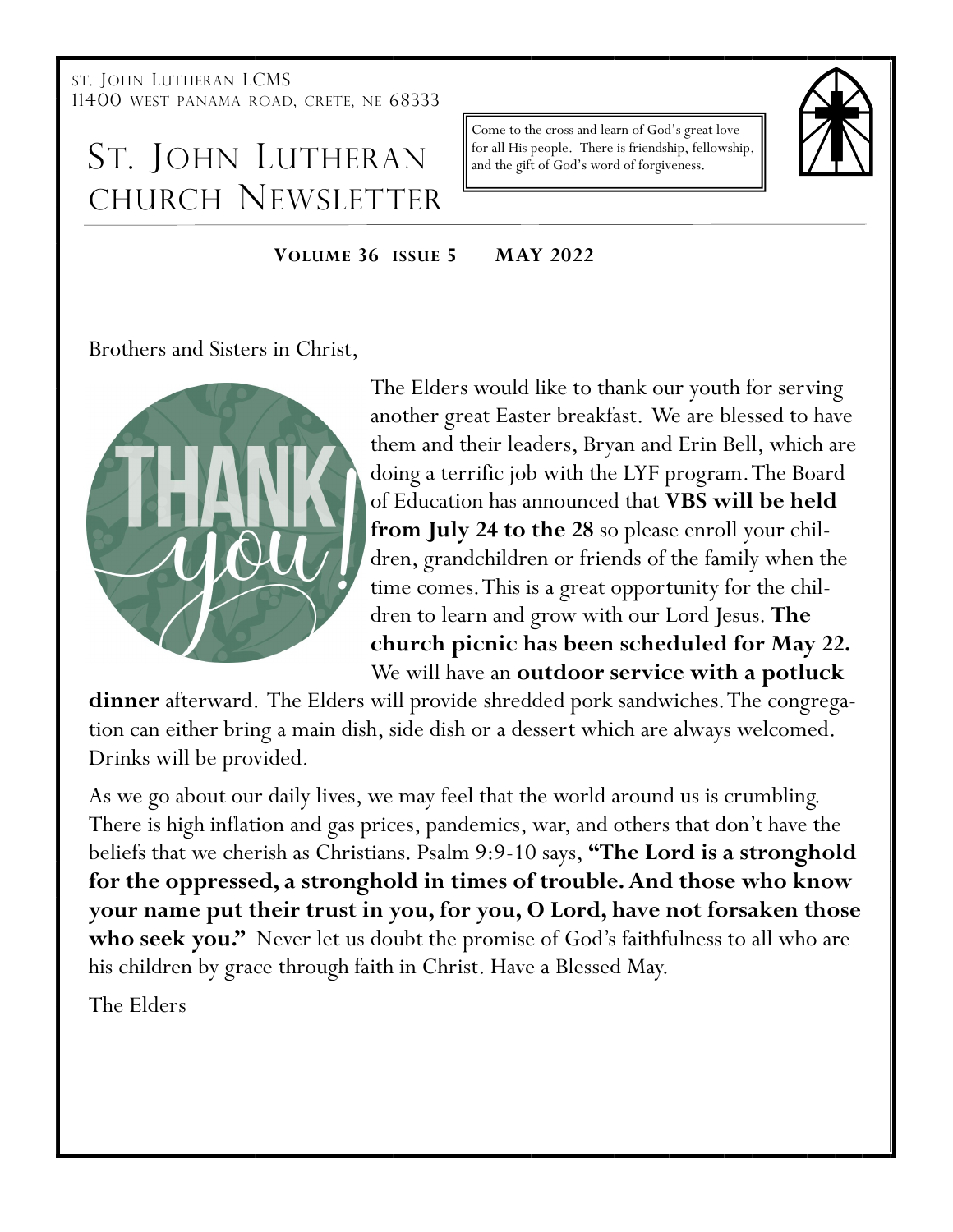#### **EXTRA NOTES**

- It looks like the Ladies Aid will accept recipes for a few weeks yet. If you have any recipes you would like to share, please get them to the Ladies Aid
- And this is a BIG extra note...I am unsure about summer break for Sunday School, LYF and the Midweek Classes. So please accept my apologies if dates or information I provided is incorrect!
- I don't know what else I have missed but I am sure I will think of it the minute I print!
- And last (but not least), please plan to join your St. John family at the May 22 Outdoor Worship and Church Picnic



#### **BIRTHDAYS**

1 Chris Hollman 2 Joshua Shore 3 Darleen Dittmer, Brady Hestermann 6 Ellie Koch 7 Lisa Nelson, Arlyn Wohl, Carsyn Ziemann 10 Ken Behrens, Becky Dittmer 12 Terry Reetz 13 Elliott Reitz, Brent Wohl 14 Coen Ziemann 15 Marvin Nitzel 16 John Reitz 17 Doug Karl, Shirley Vosika, Anton Slama 18 Ron Kalkwarf 20 Diane Kahle 21 Axel Heusinkvelt

22 Jessie (Dittmer) Graff 23 Andrea Pomajzl 25 Marlene Wagner 26 Kirk Miller, Ethan Sublett 27 John Haufle, Tyler Stehlik 29 Michael Ellingson, Michael Gropp, Alex Munro 30 Dylan Wagner 31 Bob Renner

#### **BAPTISMS**

2 Brad Kalkwarf, Taylor Ziemann 4 Butch Mehl, Jennifer Meinke, Victoria Slama 6 Andrew Ellingson, Christina Rezac, Frank Slama, Sami Weber 8 Kourtlynn Reetz 10 Dennis Kattau

12 Deb Nyhoff 14 Jason Jordan, Kristi Reetz 15 Lee Miller 16 Jerome Kalkwarf, Dean Prochnow 17 Barry Doiel, Dominick Hensley, Chris Kirkpatrick, Lillian Kubicek, Janice Reetz, Pastor Maynard Toensing 18 Becky Dittmer, Chris Hollman 22 Arlyn Wohl 23 Ellie Koch, Brent Wohl 26 Jessica Trautman, Carsyn Ziemann 27 Terry Reetz, Terry Stehlik 28 Ron Kalkwarf, Josh Shore, Kaylie Brethouwer

#### **Please have all information or articles for the newsletter to Chris Hollman by 25th, thank you!**

Clothing for Orphan Grain Train: We can once again send used clothing to Orphan Grain Train. When leaving clothes in the drop box outside the church by the back door, please mark them for either OGT or PCM (People's City Mission).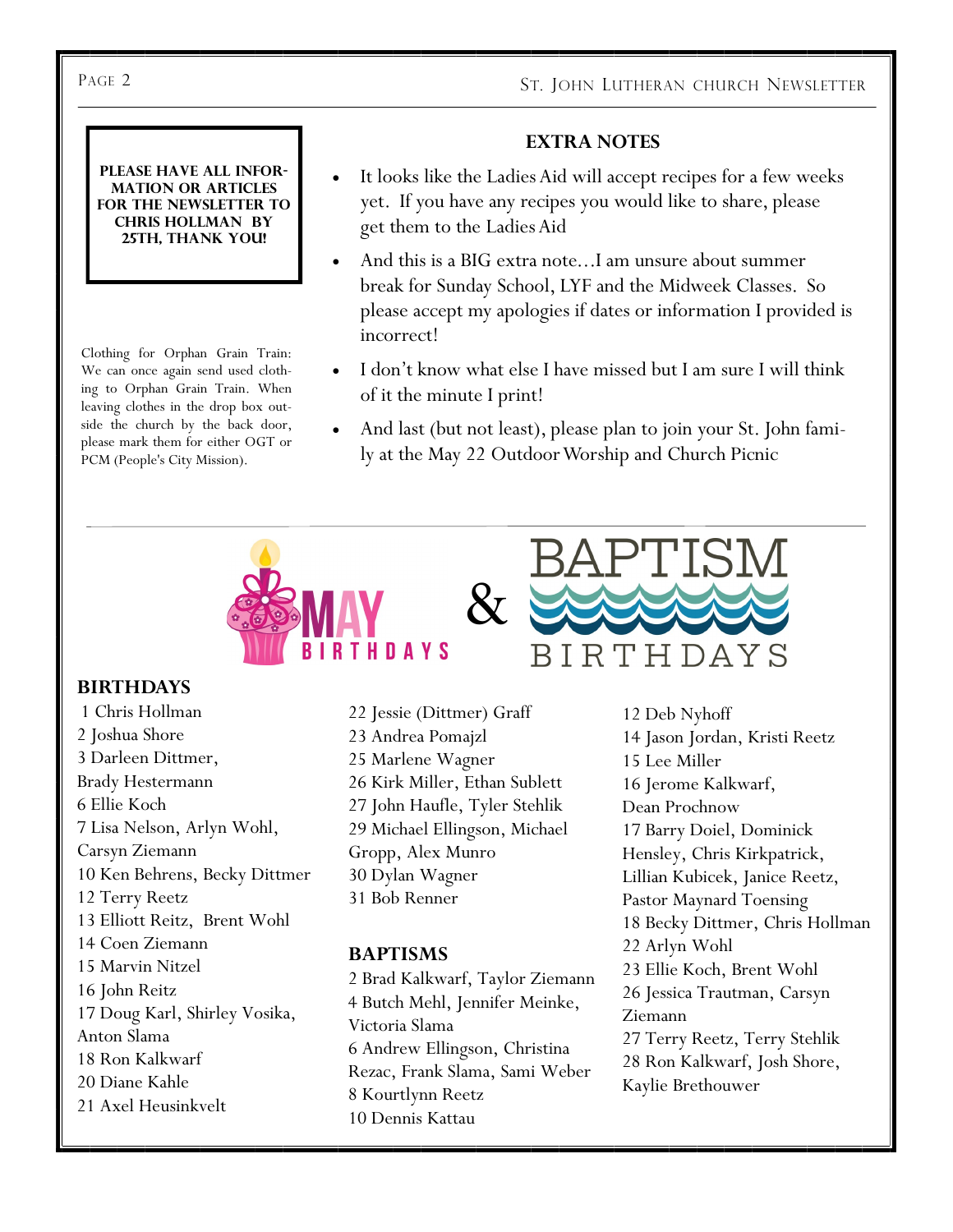#### PAGE 3 ST. JOHN LUTHERAN CHURCH NEWSLETTER







## **VBS 2022 FOOD TRUCK PARTY!**

Join us July 24-28 from 5:00 pm to 7:45 pm for a fun week filled with lessons, crafts, science experiments, music, games and lots of yummy food! Registration to come soon. Tell you friends and family. Hope to see you there.



**Mara Hoyer** will graduate from Crete High School on May 15, 2022 **Aaron Meinke** will graduate from Crete High School on May 15, 2022 **Madison Persing** will graduate from Crete High School on May 15, 2022 **Elliott Reitz** will graduate from Milford High School on May 14, 2022 **Erica Sublett** will graduate from Pike Valley High School, Scandia KS on May 15, 2022

(As of this printing of the Newsletter, I am not aware of any college graduates)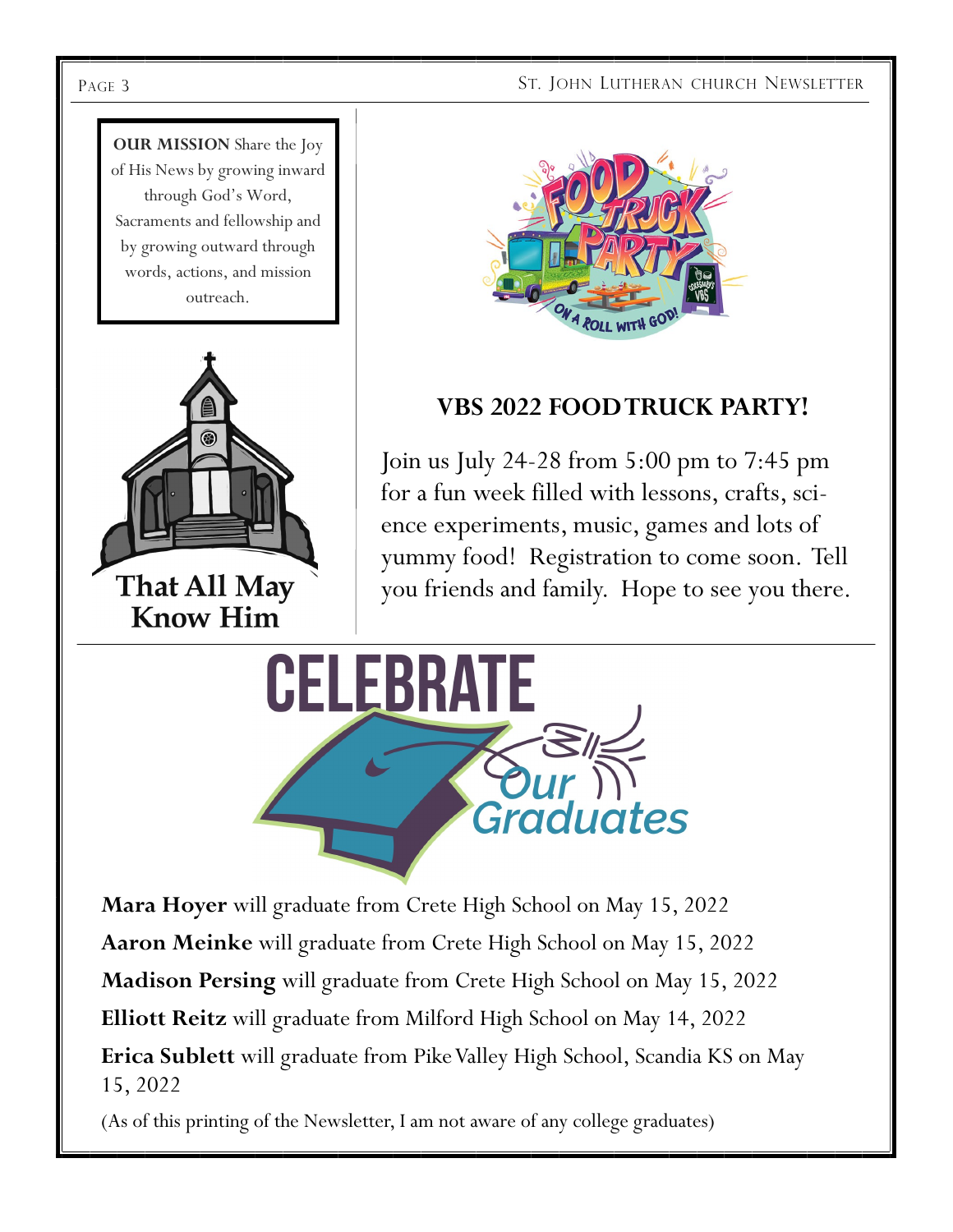

The LYF would like to thank all of our fellow members at St. John for the support you have given us. Without the congregation support we would not be able to continue with our various projects that we have tackled so far this year— the Valentine's Day Dinner, the Youth Easter Egg Hunt, the Easter morning breakfast and also the Road Side Cleanup. Also, a special thanks to Brian and Erin Bell and for all the additional support from Pastor Toensing and Shelley.

LYF NEWS

### LADIES AID MINUTES

St. John Ladies Aid met on April 27, 2022, with Ellie Koch as hostess. We opened with hymn #729 "I Am Trusting Thee, Lord Jesus" and then Diane Kahle led us in a Bible study on "Meet the What-Abouts" from Romans 8:28 and "Refreshment, Anyone?" from Jeremiah 31:25.

Roll call was taken with 11 members present. The minutes of the March 2022 meeting were read and approved. The treasurer's report was given.

A thank you card was passed around from Olga Weidner for the Christmas flower she received.

We thank the Altar Committee for decorating the altar for Easter.

The Lenten lunch was a success with  $20+$  congregants attending.

We have received more recipes to put us over 300 submitted. We will still receive recipes for the next several weeks for those who would still like to contribute.

We will be setting up committees for the anniversary celebration in the next month or two.

We thank Gloria McDermott for making 4 more aprons to go in the kitchen.

We will serve strawberry shortcake after the Ascension Day service on May 26.

Marianne Tesar will be the hostess for May.

Donna Hillgren and Pastor Toensing celebrated birthdays in April and Roger & Ellie Koch celebrated an anniversary. We sang the birthday and anniversary song.

We closed the meeting with the Lord's Prayer and the common Table Prayer.

Deb Walker, Secretary